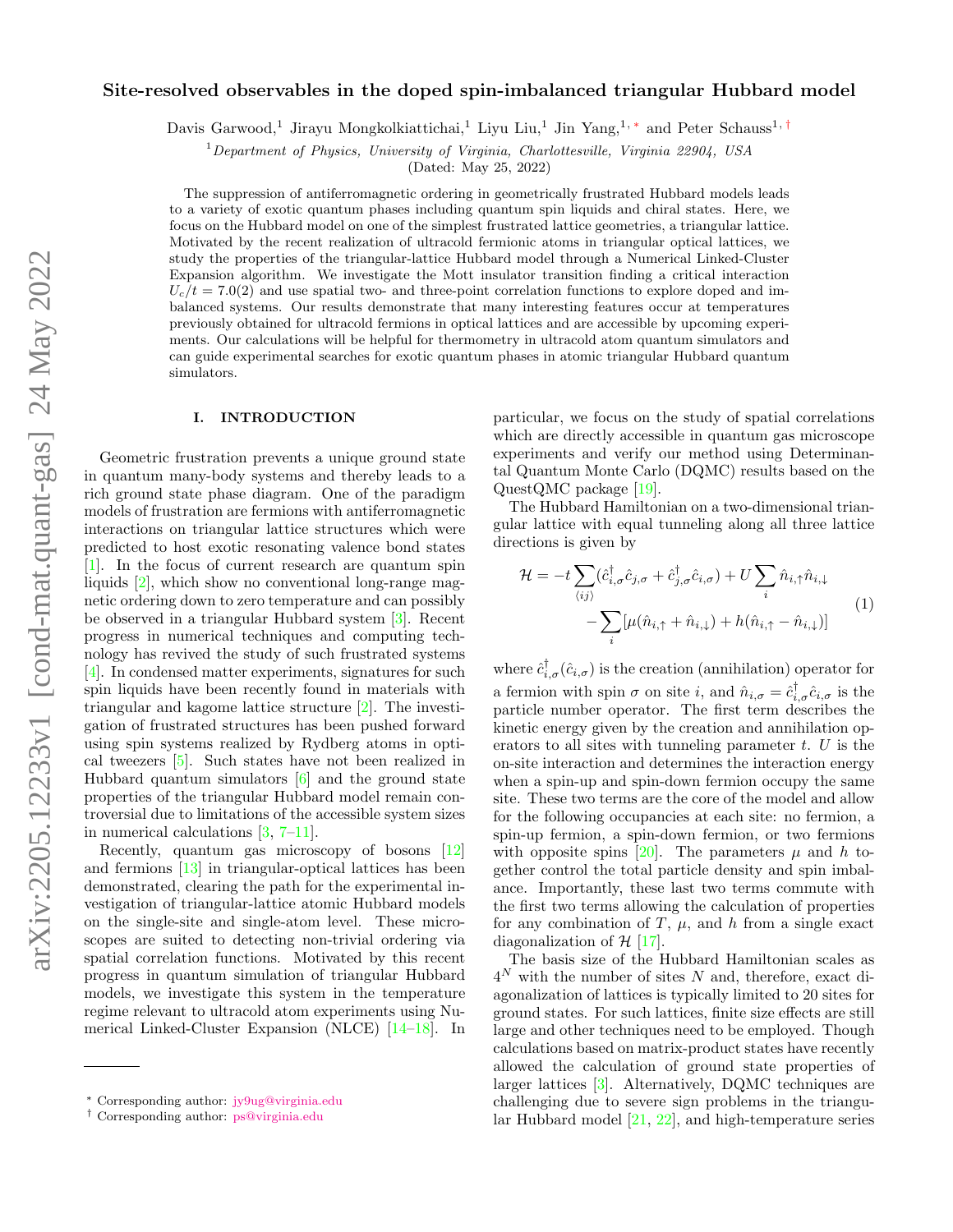expansions are often limited to temperatures  $T/t \gtrsim 1$ . This is why we employ NLCE  $[14-18]$  $[14-18]$  which enhances the capabilities of traditional series expansions at the cost of large numerical efforts of exact diagonalization of many clusters embedded in an infinite lattice. Our approach relies on the Hubbard Hamiltonian without additional approximations and the NLCE expansion provides the thermodynamic limit of the expectation value of any measurement operator.

# II. NUMERICAL LINKED-CLUSTER EXPANSION IMPLEMENTATION

NLCE allow for the calculation of any extensive property  $P$ , a quantity dependent on system size, in the thermodynamic limit by summing over the weighted contributions of every cluster up to order m.

$$
P(\mathcal{L})/N = \sum_{n=1}^{m} S_n,
$$
\n(2)

$$
S_n = \sum_{c_n} L(c_n) \times W_P(c_n),\tag{3}
$$

where  $L(c_n)$  is the number of times a cluster of order n,  $c_n$ , can be embedded in lattice  $\mathcal{L}$ . The weighted property of  $c_n$ ,  $W_P(c_n)$ , is given by the equation

<span id="page-1-1"></span>
$$
W_P(c) = P(c) - \sum_{s \subset c} L_c(s) \times W_P(s), \tag{4}
$$

here s denotes the subclusters of cluster c and  $L_c(s)$  gives the number of times s can be embedded in c. Due to this formulation, one only needs to consider connected clusters which can be naturally generated by progressively adding a chosen building block (site, triangle, square, etc.) depending on the periodic lattice geometry [\[14–](#page-6-10)[18\]](#page-6-11). Though in general it is easiest to expand by sites.

When diagonalizing the Hubbard Hamiltonian of a cluster we exploit atom number conservation to diagonalize the various atom number sectors separately. This reduces the memory required allowing higher orders to be reached on standard computer nodes. From the eigenenergies and eigenvectors of a subsector, the expectation value of any chosen extensive property can be calculated. These measurements are then thermally averaged using the sector's partition function and recombined to obtain the desired property of the cluster,  $P(c)$ . This general approach is easily applicable to other lattice Hamiltonians and can be adapted to different lattice structures.

### A. Expansion by sites

Starting from a single site, in every step one site is added to an available edge of a cluster which creates a cluster of the next order. This process is repeated for all edges of all clusters of the same size. Since there are six edges per site for a triangular lattice, the number of clusters grows rapidly with the number of sites. However, many of these clusters are translations of each other and, due to the formulation of NLCE, can be discarded reducing the overall cluster count  $[14-18]$  $[14-18]$ . If a different expansion scheme is used, the convergence behavior of a property, especially at low temperature, can differ.



|               | Connected Top. Dist. |                |    | Connected Top. Dist. |          |
|---------------|----------------------|----------------|----|----------------------|----------|
|               | Order Clusters       | Clusters       |    | Order Clusters       | Clusters |
|               |                      |                |    | 814                  | 22       |
| $\mathcal{D}$ |                      |                |    | 3652                 | 54       |
| 3             |                      | $\overline{2}$ |    | 16689                | 156      |
|               | 44                   | 4              |    | 77359                | 457      |
| $\frac{5}{2}$ | 186                  | 8              | 10 | 362671               | 1424     |

<span id="page-1-0"></span>FIG. 1. Triangular Clusters Top, first few clusters obtained through site expansion on an infinite triangular lattice. Bottom, number of connected and topologically distinct clusters on this lattice for orders (number of sites) up to order 10 of an expansion by sites [\[15\]](#page-6-17).

As shown in Fig. [1,](#page-1-0) the number of connected clusters remains significantly large for higher orders, increasing the calculational effort tremendously. For this reason, it can be useful to consider alternative expansion schemes such as an expansion by triangles (see Appendix B) which require fewer clusters in the higher orders.

### B. Reduction of cluster number & identifying subclusters

Since exact diagonalization and thermal averages are time-consuming and have to be performed for every cluster in the expansion, a critical optimization is reducing the number of required clusters in the expansion. Isomorphic clusters, that is clusters with the same graphical structure, have the same Hubbard Hamiltonian. The multiplicity,  $L(c)$ , of a unique cluster, c, is then given by the number of isomorphisms [\[14–](#page-6-10)[18\]](#page-6-11). Another approach is to first identify symmetric clusters. However, we found it easier and more efficient to leverage optimized isomorphism algorithms to reduce directly to topologically distinct clusters. The downside to this approach is that the proper cluster weighting needed for long-range properties beyond nearest-neighbor is not preserved.

The subcluster multiplicities of every cluster that are required to apply Eq. [4](#page-1-1) can be found in a similar man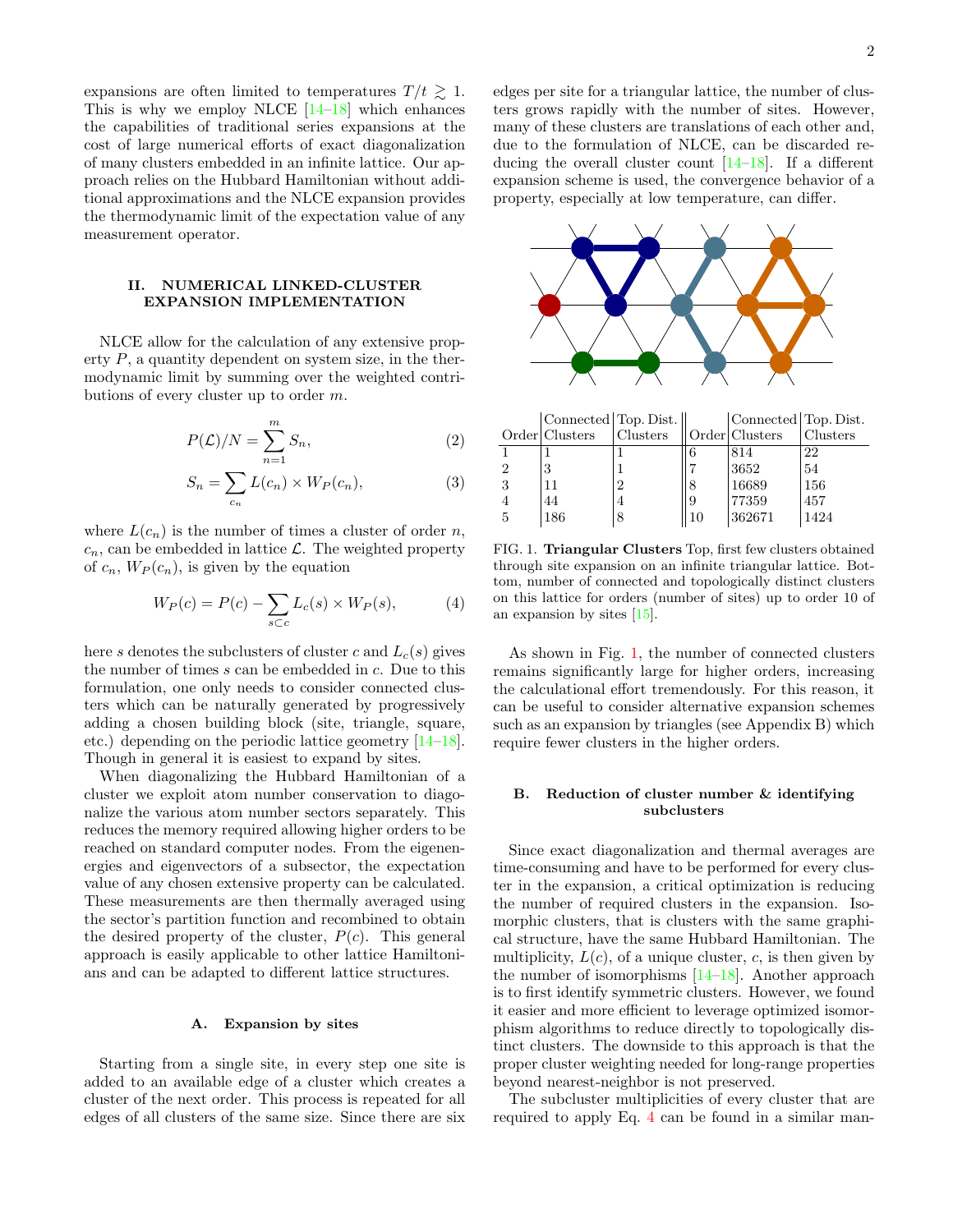ner. Keeping track of all the unique clusters that lead to the current cluster during the expansion phase, we iterate over this list counting the number of subgraph isomorphisms  $L_c(s)$  for each subcluster. With this information, the Hamiltonians of all clusters up to order m can be constructed from their adjacency matrices and then diagonalized.

### C. Resummation

Once the orders of a property have been determined, a resummation algorithm is used to improve convergence at lower temperatures. We found that Wynn's epsilon method led to the best results, though other resummaat lower temperatures. We found that Wyllin's epsilon<br>method led to the best results, though other resumma-<br>tions, such as the Euler transformation, can be suitable for particular properties  $[15, 18]$  $[15, 18]$  $[15, 18]$ . The error on such a resummation, can be estimated by the difference between subsequent orders or the difference between different resummation techniques.

The Wynn resummation algorithm is defined by the equation

$$
\epsilon_n^{(k)} = \epsilon_{n+1}^{(k-2)} + \frac{1}{\epsilon_{n+1}^{(k-1)} - \epsilon_n^{(k-1)}},\tag{5}
$$

with base cases,

$$
\epsilon_n^{(-1)} = 0, \quad \epsilon_n^{(0)} = P_n. \tag{6}
$$

Only the even terms  $\epsilon_n^{2l}$ , where l is the number of cycles of improvement, are considered as they are the only terms expected to converge.

Euler's transformation is specific to alternating series. The partial sums  $S_n$  become  $u_n = (-1)^n S_n$  such that the summation is

$$
P(\mathcal{L})/N = u_0 - u_1 + \dots - u_{n-1} + \sum_{l=0}^{m-n} \frac{(-1)^l}{2^{l+1}} \Delta^l u_n. \tag{7}
$$

Here  $\Delta$  denotes the forward difference operator

$$
\Delta^l u_n = \Delta^{l-1} u_{n+1} - \Delta^{l-1} u_n,\tag{8}
$$

and  $n-1$  is the term after which Euler's transformation is applied  $[15, 18]$  $[15, 18]$  $[15, 18]$ . The absolute difference between the maximum order Wynn resummation and maximum order Euler resummation is used as the default error estimate.

# III. NLCE OF TRIANGULAR-LATTICE HUBBARD SYSTEMS

Here we apply the NLCE expansion approach to the triangular-lattice Hubbard model without any additional approximations. At small  $U$  and at large  $U$  approximations allow a detailed study of the triangular-lattice Hubbard model. Therefore, we focus on intermediate interactions where the situation is less clear. Using NLCE

we can reach similar temperatures as the DQMC calculations and in particular, we can cover temperatures  $T/t \sim 0.3 \ldots 1$  close to the Mott regime which is the most relevant regime for current ultracold atom experiments. In this temperature range, we focused on properties corresponding to experimentally measurable quantities in responding to experimentally measurable quantities in<br>quantum gas microscopes [\[23\]](#page-6-18). Starting with a comparison to DQMC calculation, we discuss the Mott insulator (MI) transition in the triangular Hubbard system, and study various spatial correlation functions, including spin-density correlations and three-point correlations. All of these correlations are accessible with currently available quantum gas microscopy technology [\[24,](#page-6-19) [25\]](#page-6-20).

# A. Comparison to Determinantal Quantum Monte Carlo

To cross-check the accuracy of our NLCE implementation we performed DQMC calculations. DQMC is an efficient technique to simulate the properties of fermions<br>in lattices  $[26, 27]$ . For the DOMC calculations, we rely in lattices [\[26,](#page-6-21) [27\]](#page-6-22). For the DQMC calculations, we rely on a Fortran 90/95 package, QUantum Electron Simulation Toolbox (QUEST) [\[19\]](#page-6-12).



<span id="page-2-0"></span>FIG. 2. Energy per site in the triangular Hubbard model. 9th order NLCE expansion by sites (with 1 cycle of Wynn resummation) of a spin-balanced triangular system at  $U/t = 8.0$  and  $\mu/t = 4$  as compared to DQMC and a high temperature series expansion (HTE) [\[28\]](#page-6-23). The HTE curve shows small deviations at temperatures  $T/t \leq 1$ . DQMC results for  $T/t \leq 0.3$  are unreliable due to a severe sign problem. DQMC and NLCE agree within error bars over the complete range. The NLCE converges down to lower temperatures than the DQMC here.

For triangular lattices, the calculations suffer from a severe sign problem when approaching low temperatures [\[21\]](#page-6-15) and we rely on extended averaging for low temperatures. Calculations are stopped when the sign is approximately zero within error bars. Although the sign problem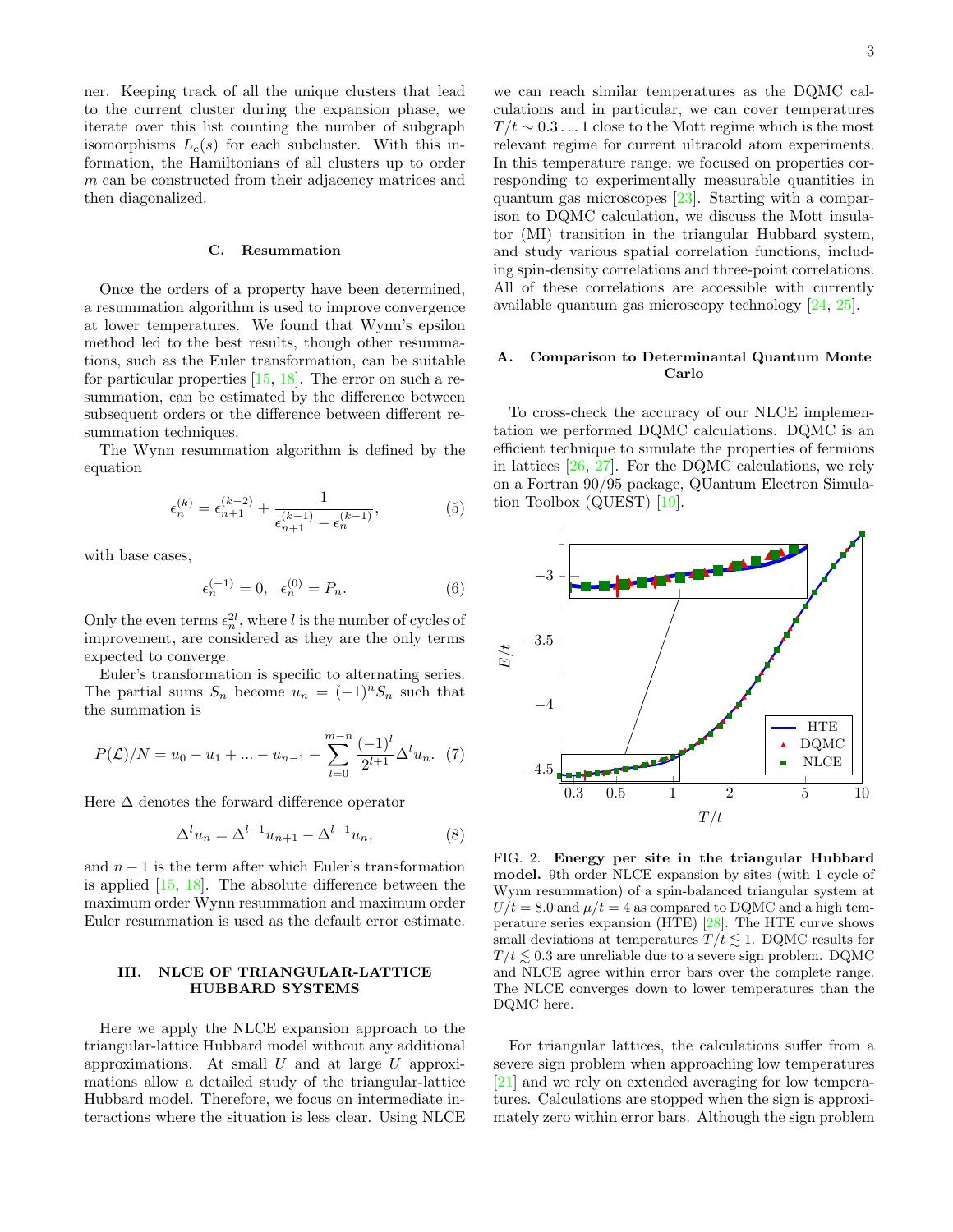is severe, reliable results were obtained down to similar temperatures as NLCE over wide parameter regimes, at a cost of dramatically increased computation times. reliable res<br>ures as NL<br>dramaticall

Simulations rely on a homogeneous  $8\times 8$  lattice with periodic boundary conditions. We confirmed that for the properties discussed in this manuscript, finite-size errors<br>are smaller than combined Trotter and statistical error. are smaller than combined Trotter and statistical error. The inverse temperature  $\beta = L d\tau$  was split into  $L = 200$ imaginary time slices. To obtain higher statistics, the simulations were averaged over ten or more runs, 50,000 passes each. This allows us to control imaginary time correlations and sampling errors by comparing the variance from each individual run with the variance of all runs. ns were avei<br>ch. This a<br>ns and sam

The comparison of DQMC and NLCE calculations<br>th very different error sources allows for more conclu-<br>property and lower temperatures where seek of the indiwith very different error sources allows for more conclusive results at lower temperatures where each of the indiwith very different error sources allows for more conclusive results at lower temperatures where each of the individual techniques alone becomes questionable. For shortrange properties, NLCE was found to be simultaneously more manageable and faster when performing calculamore manageable and faster when performing calculations for large parameter ranges. This is because NLCE, as previously mentioned, allows for calculation of properties at multiple temperatures,  $\mu$  values, and  $h$  values without rediagonalization, and the needed diagonalizations can be easily run in parallel. Conversely, a DQMC requires a separate run for every parameter combination. It is also worth noting that with NLCE, a low order scan of parameters and properties can be performed with little time and resources to narrow down regimes and measurements of interest without worry of the sign problem.

An illustrated comparison of these two techniques for the energy per site is depicted in Fig. [2.](#page-2-0) By going up to order 9 and then performing a cycle of Wynn's method, NLCE achieved lower temperatures with significantly lower error than DQMC for this property in less time and with less computing resources. We find very good agreement between our NLCE and the DQMC results. For temperatures  $T \geq 1$  the high-temperature series expansion is an excellent approximation. NLCE convergence using calculations up to order 9 is sufficient here to reach temperatures down to the lowest that have been reached in experiments with ultracold fermions in optical lattices of  $T/t \sim 0.25$  [\[29\]](#page-6-24).

# B. Compressibility near Mott regime

The MI transition is of particular interest because of its relation to high-temperature superconductivity [\[31\]](#page-6-25). It occurs for strong interactions  $(U/t \gg 1)$  and low temperature  $(k_BT \ll U)$  where double occupancy is suppressed [\[32\]](#page-6-26). The Mott insulating phase is characterized by a vanishing compressibility. We calculate the compressibility  $\kappa = \frac{\partial n}{\partial \mu}$  over a wide parameter range at half filling (density  $n = 1$ ). Note, that the triangular-lattice Hubbard model does not show particle-hole symmetry requiring to find the correct chemical potential  $\mu$  for each temperature to obtain exactly  $n = 1$  (see Appendix D).



<span id="page-3-0"></span>FIG. 3. Compressibility and MI transition (a) Compressibility versus atom number density at  $T/t = 0.5$ . (b) Compressibility versus interaction  $U/t$ . Only data that is sufficiently convergent is shown. (c) Compressibility versus temperature for interaction  $U/t = 8$  to 12. Fits are  $\kappa(T) = a \exp(-\Delta_c/T)$  [\[30\]](#page-6-27). (d) Scaling of  $\Delta_c$  from (c) to determine the Mott transition. An error-weighted fit yields  $U_c/t = 7.0(2)$ . The 4th order Wynn resummation of the compressibility was used (error with respect to 9th order Euler resummation).

The sharp drop in compressibility shown in Fig. [3](#page-3-0) is indicative of the MI transition and allows us to approximate the region in which the lattice is in this insulating phase. By calculating the compressibility versus interaction  $U/t$  we find a sharpening transition upon lowering the temperature (see Fig.  $3(b)$  $3(b)$ ). To determine the approximate value of  $U/t$  for the MI transition in the triangular Hubbard model, we perform an extrapolation using a gap model [\[30\]](#page-6-27). We find a linear closing of the gap  $\Delta_c$ and a zero temperature transition point  $U_c/t = 7.0(2)$ (see Fig. [3\(](#page-3-0)d)). This is consistent with  $U_c/t \sim 7$  found in refs. [\[30,](#page-6-27) [33\]](#page-6-28), but shows a deviation from other results [\[9,](#page-6-29) [34–](#page-6-30)[37\]](#page-6-31). We note that the Mott transition discussed here is at different  $U/t$  than the transition to 120 $^{\circ}$  order which occurs at higher  $U/t$ .

# C. Thermometry of triangular Hubbard systems

Thermometry of ultracold atomic systems in optical lattices in the Hubbard regime is challenging. Previous experiments mostly relied on comparison of measured spin-spin correlation functions to calculations to determine the temperature of the system [\[38,](#page-6-32) [39\]](#page-6-33). Here, we demonstrate that such an approach is also possible for a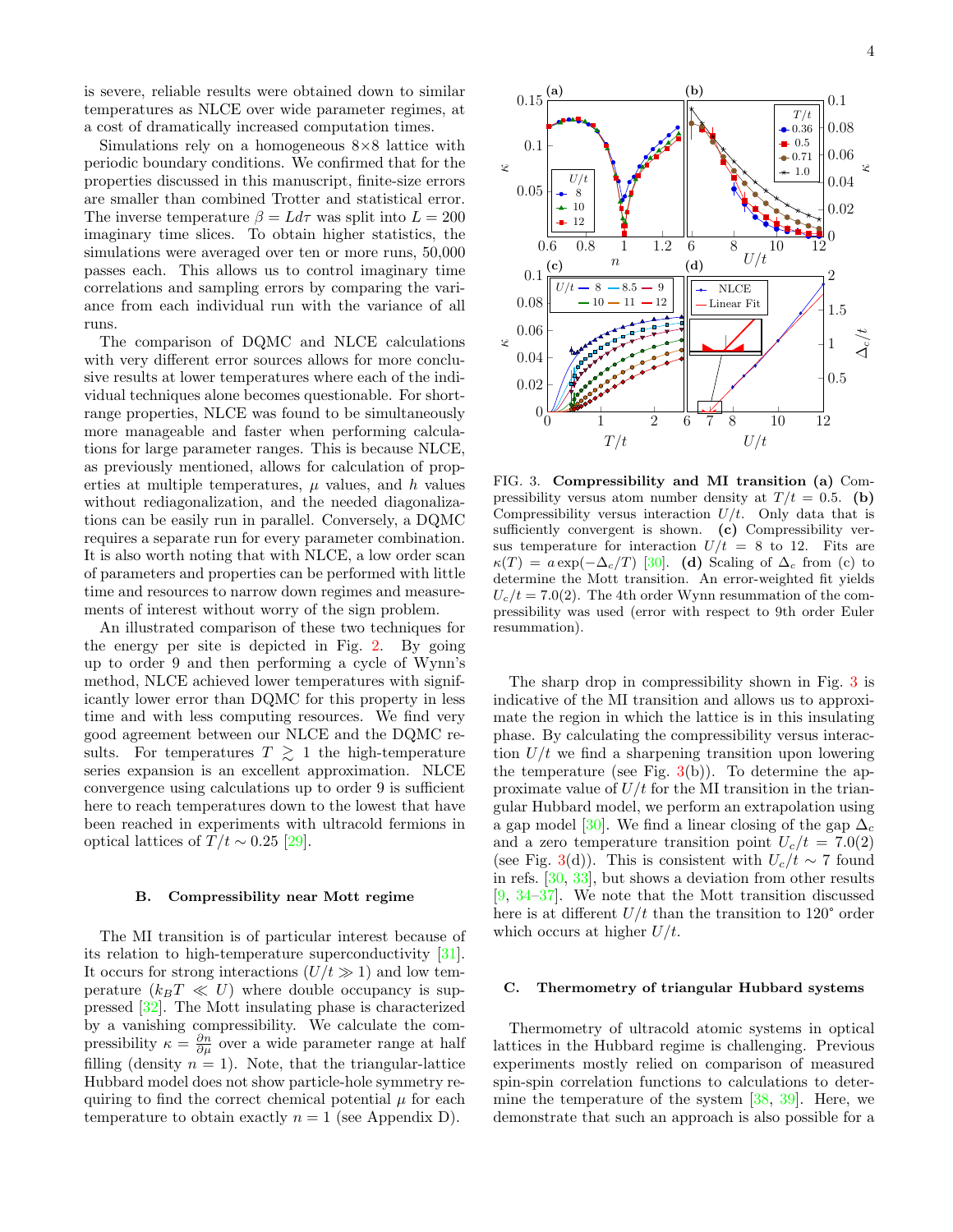triangular-lattice Hubbard model although the presence of sufficiently strong spin correlation is less obvious due to the geometric frustration. In ultracold atom lattice experiments, the spin operator  $S_z$  is defined by

$$
\hat{S}_{z,i} = \frac{1}{2}(\hat{n}_{i,\uparrow} - \hat{n}_{i,\downarrow}),\tag{9}
$$

with  $\hat{n}_{i,\sigma} = \hat{c}_{i,\sigma}^{\dagger} \hat{c}_{i,\sigma}$ . While the spin-spin correlations are isotropic at  $h = 0$ , the  $S_z$  basis is selected by the atom number measurement in the experiment. The spinimbalance  $h$  is typically introduced in the atom-number sector and therefore along the same dimension. We consider nearest-neighbor two-point correlators given by the relation

$$
C_1(\mathbf{r_1}, \mathbf{r_2}) = \langle \hat{A}_1 \hat{B}_2 \rangle - \langle \hat{A}_1 \rangle \langle \hat{B}_2 \rangle, \tag{10}
$$

where  $\hat{A}_1$  and  $\hat{B}_2$  are arbitrary quantum operators at sites  $r_1$  and  $r_2$ .

We calculate the  $\hat{S}_z - \hat{S}_z$  spin correlation versus temperature T at  $U = 8$  and find a dependence on temperature which is useful for thermometry. Our NLCE results match the DQMC results within error bars down to about  $T/t \approx 0.4$  where the sign problems starts to make DQMC calculations intractable (see Fig.  $4(a)$  $4(a)$ ).

The interaction dependence of antiferromagnetic correlations in a triangular lattice follows a similar behavior as in a square lattice but antiferromagnetic correlations become maximal around  $U \approx 10$  for a triangular lattice compared to  $U \approx 8$  in the square lattice [\[38,](#page-6-32) [40\]](#page-6-34) (Fig. [4\)](#page-4-0). In addition, we find that the magnitude of correlations in a triangular lattice is only about half compared to the square lattice case at temperatures around  $T/t = 0.6$ . Within the range of NLCE calculations  $U/t > 6$  we find very good agreement between DQMC and NLCE results.

Although the system is frustrated, spin-spin correlations are sufficient to provide a useful thermometer. We find generally antiferromagnetic correlations at nearestneighbor sites and observe that all three pairs of spins on a triangular plaquette are anti-correlated. This is consistent with expectations for 120° ordering but we cannot make predictions about long-range ordering with our approach.

# IV. SPIN-DENSITY CORRELATIONS

Spin and density typically decouple to a large degree in many Hubbard systems. In one-dimensional systems, the decoupling is perfect and leads to the phenomenon of spin-charge separation [\[41\]](#page-6-35). As an example of spin-charge coupling, we study the correlation  $\langle \hat{S}_i^z \hat{h}_j \rangle_c = \langle \hat{S}_i^z \rangle \langle \hat{h}_j \rangle - \langle \hat{S}_i^z \rangle \langle \hat{h}_j \rangle$  where  $\hat{h}_j = 1 - \hat{n}_j$ . Due to spin-inversion symmetry, this correlator vanishes in spinbalanced systems. However, for doped spin-imbalanced,  $\mu, h \neq 0$ , systems we find non-zero correlations even at densities  $\geq 1$  where few holes are expected (Fig. [5\)](#page-5-0).



<span id="page-4-0"></span>FIG. 4. Spin-spin correlations (a) Spin-spin correlator versus temperature at  $U/t = 8$ ,  $\mu/t = 4$ , and  $h/t = 0$ . The 4th order Wynn resummation (Wynn 4) and the 9th order Euler resummation (Euler 9) do not agree at low temperatures and we use their difference to estimate the uncertainty. (b) Spin-spin correlator versus interaction at  $T/t = 0.6$ ,  $\mu = U/2$ , and  $h/t = 0$ . Nearest-neighbor spin-spin correlation are maximally anti-correlated near  $U/t \sim 10$  for the triangular geometry. This is in contrast to the 2D square Hubbard model where a maximum occurs closer to  $U/t \sim 8$  [\[40\]](#page-6-34). NLCE does not converge well for  $U/t \lesssim 6$ . (c) Spin-spin correlations in the  $\mu/U-h/U$  plane at  $U/t = 8$  and  $T/t = 0.355$  with 4 cycles of Wynn resummation. Dotted, dashed, and line contours enclose areas with  $10^{-4}$ ,  $10^{-3}$ , and  $10^{-2}$  uncertainty (relative to 9th order Euler resummation), respectively.

Around half-filling ( $\mu/U \approx 0.5$ ) we find negative correlations extending into the spin-imbalanced regime  $(h > 0)$ . We interpret this as signatures for repulsive pairing effects between the minority  $(|\downarrow\rangle)$  and holes as discussed in refs. [\[42,](#page-6-36) [43\]](#page-6-37). This spin-hole relationship can also be probed experimentally. Measurements require spin- and density-resolved imaging in a quantum gas microscope which has been demonstrated for square lattices already [\[24,](#page-6-19) [25\]](#page-6-20). These experimental techniques are also applicable to triangular optical lattices.

### A. Three-point correlations

To demonstrate the power and flexibility of NLCE calculations, we go beyond two-point correlators and calculate three-point correlators. Those are naturally appearing in the triangular Hubbard system due to the three sites in each plaquette of the lattice. In general, a con-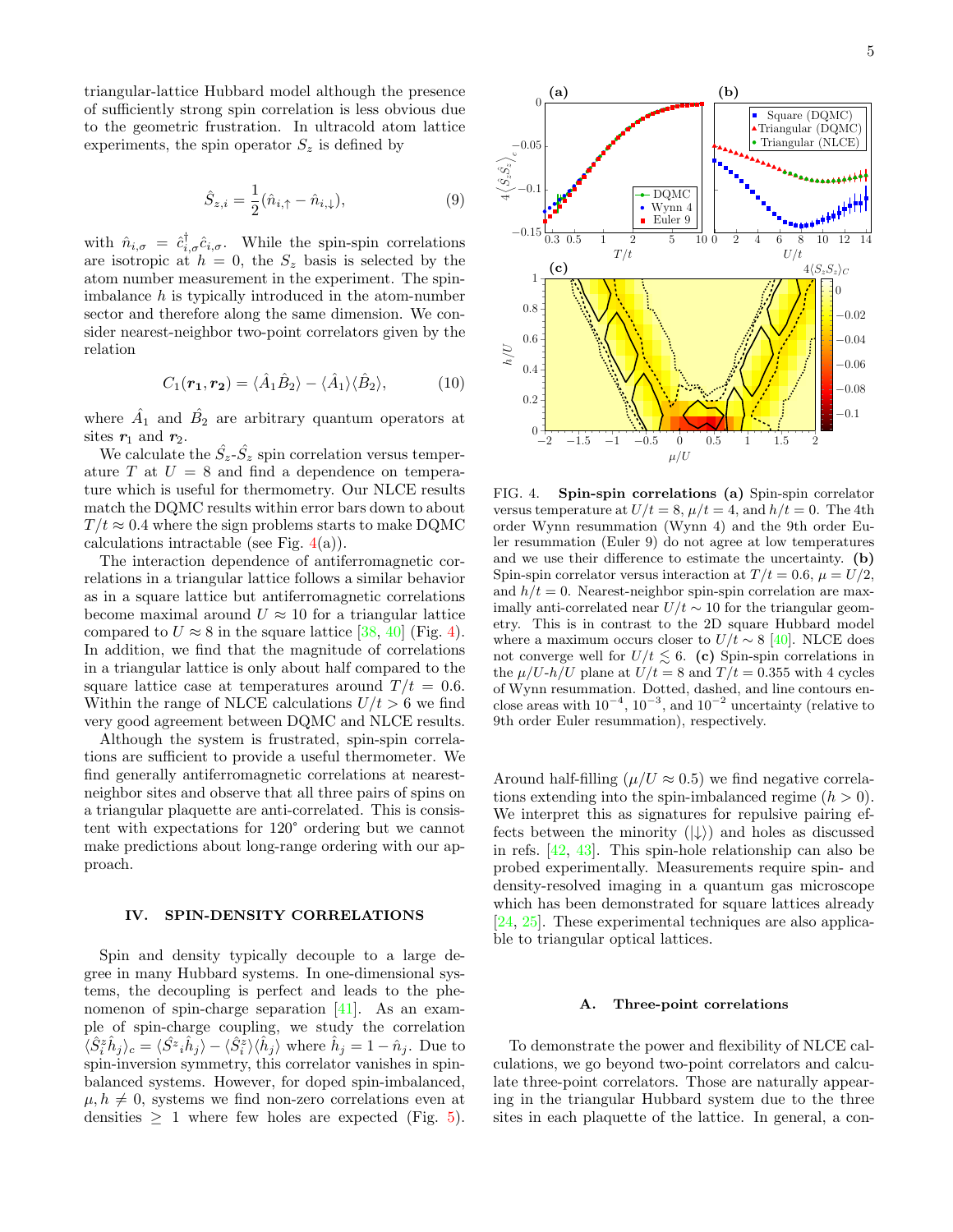

<span id="page-5-0"></span>FIG. 5. Nearest-neighbor spin-hole correlator (a) Versus temperature at  $U/t = 8$  with the doping,  $N = n<sub>†</sub> + n<sub>\downarrow</sub>$ , and spin imbalance,  $M = n_{\uparrow} - n_{\downarrow}$ , selected for. 9th order Euler resummation is plotted with error calculated in respect to the 4th order Wynn resummation. (b) In the  $\mu/U$ -h/U plane at  $U/t = 8$  and  $T = 0.5$  and with 4 cycles of Wynn resummation. Dotted and dashed contours enclose areas with  $10^{-4}$ and 10<sup>−</sup><sup>3</sup> uncertainty (relative to 9th order Euler resummation), respectively. We note that at half filling ( $\mu/U \approx 0.5$ ), the correlations are negative.



<span id="page-5-1"></span>FIG. 6. Spin-spin-hole correlator on a triangular plaquette (a) Versus temperature with 4 cycles of Wynn resummation for different dopings,  $U/t = 8$ , and spin balanced. (b) In the  $\mu/U$ -h/U plane at  $U/t = 8$  and  $T = 0.5$  and with 4 cycles of Wynn resummation. Dotted and dashed contours correspond to  $10^{-4}$  and  $10^{-3}$  uncertainty (relative to 9th order Euler resummation), respectively.

nected three-point correlator is given by

$$
C_3(\mathbf{r}_3, \mathbf{r}_2, \mathbf{r}_1) = \langle \hat{Z}_3 \hat{Y}_2 \hat{X}_1 \rangle - \langle \hat{Z}_3 \rangle \langle \hat{Y}_2 \hat{X}_1 \rangle - \langle \hat{Y}_2 \rangle \langle \hat{Z}_3 \hat{X}_1 \rangle - \langle \hat{X}_1 \rangle \langle \hat{Z}_3 \hat{Y}_2 \rangle + 2 \langle \hat{Z}_3 \rangle \langle \hat{Y}_2 \rangle \langle \hat{X}_1 \rangle
$$
\n(11)

where  $\hat{X_1}$ ,  $\hat{Y_2}$ , and  $\hat{Z_3}$  are arbitrary quantum operators at nearest-neighbor sites  $r_1$ ,  $r_2$ , and  $r_3$ , respectively [\[23,](#page-6-18) [44\]](#page-6-38). With this correlator we can examine the spinspin-hole correlation on a triangle,  $\langle \hat{S}_z, \hat{S}_z, \hat{h} \rangle_C$ , which averages the three point correlators of the three orderings of  $\hat{S}_z$ ,  $\hat{S}_z$ , and  $\hat{h}$ . In particular, this correlation measures the perturbation of the antiferromagnetic correlations due to the presence of a hole (Fig. [6\)](#page-5-1). In contrast to the square-lattice case  $[44]$ , we find negative three-point correlations for all dopings and spin-imbalances studied.

We interpret this as enhancement of antiferromagnetic correlations due to the reduction of frustration caused by the absence of the third spin on a triangular plaquette.

# V. CONCLUSION AND OUTLOOK

Using NLCE on a triangular lattice proved to be a powerful computational approach without sign problem, and will be a useful tool for comparison to future experimental data in quantum gas microscopes. In particular, we found it to perform favorably in the strong interaction regime  $U/t \geq 7$ . We used it to study a variety of properties of the triangular Hubbard model in regimes that are accessible via quantum simulation in recently established ultracold atom experiments [\[13\]](#page-6-9). To benchmark our NLCE algorithm, we compared NLCE calculations with DQMC simulations and found very good agreement in the regimes where both techniques converge.

Using a large dataset for temperature-dependent compressibility we found the critical interaction for the Mott transition. Nearest-neighbor spin correlation functions were examined for both triangular and square Hubbard model. Though, there were similarities between their spin correlation functions the correlations in the triangular Hubbard model are suppressed compared to the square Hubbard model. Lastly, we investigated spindensity correlations and demonstrated the calculation of short-ranged multi-point correlations on triangular plaquettes using NLCE. It is possible to calculate beyond nearest-neighbor correlations, but we expect that higher orders of the triangular-lattice expansion would be necessary for reliable results which are probably reachable with more advanced or approximate diagonalization techniques [\[45\]](#page-6-39). Our calculations demonstrate the possibilities of quantum simulations of triangular Hubbard systems in experiments and many of the discussed features are within experimental reach. Future NLCE studies on triangular lattices may be able to give access to transport properties [\[46\]](#page-6-40) and chiral ordering [\[3,](#page-6-2) [47\]](#page-6-41).

#### ACKNOWLEDGMENTS

We acknowledge discussions with Bruno R. de Abreu, Eugene Demler, Ehsan Khatami, Israel Klich, Tommaso Macrì, Vinicius Z. Pedroso, and Rajiv Singh. We thank Gia-Wei Chern for comments on the manuscript and Jaan Oitmaa for sharing the high-temperature series expansion coefficients for the triangular lattice [\[28\]](#page-6-23). We acknowledge support by the NSF CAREER award (#2047275), the Thomas F. and Kate Miller Jeffress Memorial Trust and the Jefferson Trust. D. G. was supported by a Ingrassia Scholarship. J. M. acknowledges support by The Beitchman Award for Innovative Graduate Student Research in Physics in honor of Robert V. Coleman and Bascom S. Deaver, Jr.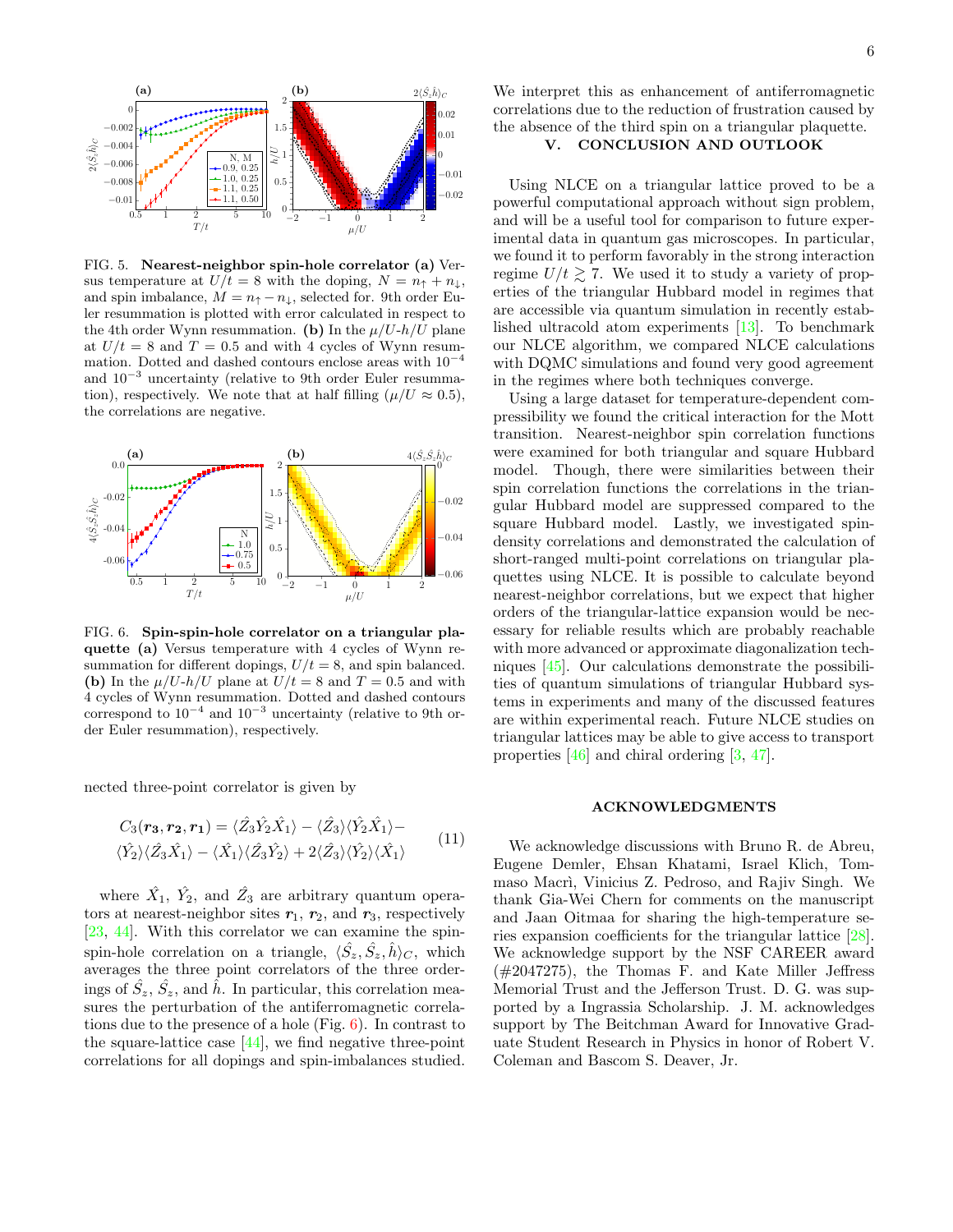- <span id="page-6-0"></span>[1] P. W. Anderson, Science 235[, 1196 \(1987\).](https://doi.org/10.1126/science.235.4793.1196)
- <span id="page-6-1"></span>[2] Y. Zhou, K. Kanoda, and T.-K. Ng, [Rev. Mod. Phys.](https://doi.org/10.1103/RevModPhys.89.025003) 89, [025003 \(2017\).](https://doi.org/10.1103/RevModPhys.89.025003)
- <span id="page-6-2"></span>[3] A. Szasz, J. Motruk, M. P. Zaletel, and J. E. Moore, Phys. Rev. X 10[, 021042 \(2020\).](https://doi.org/10.1103/PhysRevX.10.021042)
- <span id="page-6-3"></span>[4] E. Stoudenmire and S. R. White, [Ann. Rev. Cond. Mat.](https://doi.org/10.1146/annurev-conmatphys-020911-125018) Phys. 3[, 111 \(2012\).](https://doi.org/10.1146/annurev-conmatphys-020911-125018)
- <span id="page-6-4"></span>[5] G. Semeghini, H. Levine, A. Keesling, S. Ebadi, T. T. Wang, D. Bluvstein, R. Verresen, H. Pichler, M. Kalinowski, R. Samajdar, A. Omran, S. Sachdev, A. Vish-wanath, M. Greiner, V. Vuletić, and M. D. Lukin, [Science](https://doi.org/10.1126/science.abi8794) 374[, 1242 \(2021\).](https://doi.org/10.1126/science.abi8794)
- <span id="page-6-5"></span>[6] C. Gross and I. Bloch, Science 357[, 995 \(2017\).](https://doi.org/10.1126/science.aal3837)
- <span id="page-6-6"></span>[7] T. Yoshioka, A. Koga, and N. Kawakami, [Phys. Rev.](https://doi.org/10.1103/PhysRevLett.103.036401) Lett. 103[, 036401 \(2009\).](https://doi.org/10.1103/PhysRevLett.103.036401)
- <span id="page-6-42"></span>[8] T. Shirakawa, T. Tohyama, J. Kokalj, S. Sota, and S. Yunoki, Phys. Rev. B 96[, 205130 \(2017\).](https://doi.org/10.1103/PhysRevB.96.205130)
- <span id="page-6-29"></span> $[9]$  A. Wietek, R. Rossi, F. Simkovic, M. Klett, P. Hansmann, M. Ferrero, E. M. Stoudenmire, T. Schäfer, and A. Georges, Phys. Rev. X 11[, 041013 \(2021\).](https://doi.org/10.1103/PhysRevX.11.041013)
- [10] B.-B. Chen, Z. Chen, S.-S. Gong, D. N. Sheng, W. Li, and A. Weichselbaum, [arXiv:2102.05560 \(2021\).](http://arxiv.org/abs/2102.05560)
- <span id="page-6-7"></span>[11] T. Cookmeyer, J. Motruk, and J. E. Moore, [Phys. Rev.](https://doi.org/10.1103/PhysRevLett.127.087201) Lett. 127[, 087201 \(2021\).](https://doi.org/10.1103/PhysRevLett.127.087201)
- <span id="page-6-8"></span>[12] R. Yamamoto, H. Ozawa, D. C. Nak, I. Nakamura, and T. Fukuhara, New J. Phys. 22[, 123028 \(2020\).](https://doi.org/10.1088/1367-2630/abcdc8)
- <span id="page-6-9"></span>[13] J. Yang, L. Liu, J. Mongkolkiattichai, and P. Schauss, PRX Quantum 2[, 020344 \(2021\).](https://doi.org/10.1103/PRXQuantum.2.020344)
- <span id="page-6-10"></span>[14] M. Rigol, T. Bryant, and R. R. P. Singh, [Phys. Rev. Lett.](https://doi.org/10.1103/PhysRevLett.97.187202) 97[, 187202 \(2006\).](https://doi.org/10.1103/PhysRevLett.97.187202)
- <span id="page-6-17"></span>[15] M. Rigol, T. Bryant, and R. R. P. Singh, [Phys. Rev. E](https://doi.org/10.1103/PhysRevE.75.061118) 75[, 061118 \(2007\).](https://doi.org/10.1103/PhysRevE.75.061118)
- [16] M. Rigol, T. Bryant, and R. R. P. Singh, [Phys. Rev. E](https://doi.org/10.1103/PhysRevE.75.061119) 75[, 061119 \(2007\).](https://doi.org/10.1103/PhysRevE.75.061119)
- <span id="page-6-14"></span>[17] E. Khatami and M. Rigol, [Phys. Rev. A](https://doi.org/10.1103/PhysRevA.84.053611) 84, 053611 [\(2011\).](https://doi.org/10.1103/PhysRevA.84.053611)
- <span id="page-6-11"></span>[18] B. Tang, E. Khatami, and M. Rigol, [Comput. Phys. Com](https://doi.org/http://dx.doi.org/10.1016/j.cpc.2012.10.008)mun. 184[, 557 \(2012\).](https://doi.org/http://dx.doi.org/10.1016/j.cpc.2012.10.008)
- <span id="page-6-12"></span>[19] C. N. Varney, C.-R. Lee, Z. J. Bai, S. Chiesa, M. Jarrell, and R. T. Scalettar, Phys. Rev. B 80[, 075116 \(2009\).](https://doi.org/10.1103/PhysRevB.80.075116)
- <span id="page-6-13"></span>[20] T. Esslinger, [Annu. Rev. Condens. Matter Phys.](https://doi.org/10.1146/annurev-conmatphys-070909-104059) 1, 129 [\(2010\).](https://doi.org/10.1146/annurev-conmatphys-070909-104059)
- <span id="page-6-15"></span>[21] V. I. Iglovikov, E. Khatami, and R. T. Scalettar, [Phys.](https://doi.org/10.1103/PhysRevB.92.045110) Rev. B 92[, 045110 \(2015\).](https://doi.org/10.1103/PhysRevB.92.045110)
- <span id="page-6-16"></span>[22] R. Mondaini, S. Tarat, and R. T. Scalettar, [Science](https://doi.org/10.1126/science.abg9299) 375, [418 \(2022\).](https://doi.org/10.1126/science.abg9299)
- <span id="page-6-18"></span>[23] M. Endres, M. Cheneau, T. Fukuhara, C. Weitenberg, P. Schauß, C. Gross, L. Mazza, M. C. Bañuls, L. Pollet, I. Bloch, and S. Kuhr, [Appl. Phys. B](https://doi.org/10.1007/s00340-013-5552-9) 113, 27 (2013).
- <span id="page-6-19"></span>[24] J. Koepsell, S. Hirthe, D. Bourgund, P. Sompet, J. Vijayan, G. Salomon, C. Gross, and I. Bloch, [Phys. Rev.](https://doi.org/10.1103/PhysRevLett.125.010403) Lett. 125[, 010403 \(2020\).](https://doi.org/10.1103/PhysRevLett.125.010403)
- <span id="page-6-20"></span>[25] T. Hartke, B. Oreg, N. Jia, and M. Zwierlein, [Phys. Rev.](https://doi.org/10.1103/PhysRevLett.125.113601) Lett. 125[, 113601 \(2020\).](https://doi.org/10.1103/PhysRevLett.125.113601)
- <span id="page-6-21"></span>[26] R. Blankenbecler, D. J. Scalapino, and R. L. Sugar, [Phys.](https://doi.org/10.1103/PhysRevD.24.2278) Rev. D 24[, 2278 \(1981\).](https://doi.org/10.1103/PhysRevD.24.2278)
- <span id="page-6-22"></span>[27] T. Paiva, R. Scalettar, M. Randeria, and N. Trivedi, [Phys. Rev. Lett.](https://doi.org/10.1103/PhysRevLett.104.066406) 104, 066406 (2010).
- <span id="page-6-23"></span>[28] J. A. Henderson, J. Oitmaa, and M. C. B. Ashley, [Phys.](https://doi.org/10.1103/PhysRevB.46.6328) Rev. B 46[, 6328 \(1992\).](https://doi.org/10.1103/PhysRevB.46.6328)
- <span id="page-6-24"></span>[29] A. Mazurenko, C. S. Chiu, G. Ji, M. F. Parsons,

M. Kanász-Nagy, R. Schmidt, F. Grusdt, E. Demler, D. Greif, and M. Greiner, Nature 545[, 462 \(2017\).](https://doi.org/10.1038/nature22362)

- <span id="page-6-27"></span>[30] J. Kokalj and R. H. McKenzie, [Phys. Rev. Lett.](https://doi.org/10.1103/PhysRevLett.110.206402) 110, [206402 \(2013\).](https://doi.org/10.1103/PhysRevLett.110.206402)
- <span id="page-6-25"></span>[31] P. A. Lee, N. Nagaosa, and X.-G. Wen, [Rev. Mod. Phys.](https://doi.org/10.1103/RevModPhys.78.17) 78[, 17 \(2006\).](https://doi.org/10.1103/RevModPhys.78.17)
- <span id="page-6-26"></span>[32] F. Gebhard, The Mott metal-insulator transition - models and methods (Springer, New York, 1997).
- <span id="page-6-28"></span>[33] R. T. Clay, H. Li, and S. Mazumdar, [Phys. Rev. Lett.](https://doi.org/10.1103/PhysRevLett.101.166403) 101[, 166403 \(2008\).](https://doi.org/10.1103/PhysRevLett.101.166403)
- <span id="page-6-30"></span>[34] J. Kokalj and R. H. McKenzie, [Phys. Rev. Lett.](https://doi.org/10.1103/PhysRevLett.110.206402) 110, [206402 \(2013\).](https://doi.org/10.1103/PhysRevLett.110.206402)
- [35] K. Aryanpour, W. E. Pickett, and R. T. Scalettar, [Phys.](https://doi.org/10.1103/PhysRevB.74.085117) Rev. B 74[, 085117 \(2006\).](https://doi.org/10.1103/PhysRevB.74.085117)
- [36] D. Galanakis, T. D. Stanescu, and P. Phillips, [Phys. Rev.](https://doi.org/10.1103/PhysRevB.79.115116) B 79[, 115116 \(2009\).](https://doi.org/10.1103/PhysRevB.79.115116)
- <span id="page-6-31"></span>[37] H. T. Dang, X. Y. Xu, K.-S. Chen, Z. Y. Meng, and S. Wessel, Phys. Rev. B 91[, 155101 \(2015\).](https://doi.org/10.1103/PhysRevB.91.155101)
- <span id="page-6-32"></span>[38] M. F. Parsons, A. Mazurenko, C. S. Chiu, G. Ji, D. Greif, and M. Greiner, Science 353[, 1253 \(2016\).](https://doi.org/10.1126/science.aag1430)
- <span id="page-6-33"></span>[39] P. T. Brown, D. Mitra, E. Guardado-Sanchez, P. Schauß, S. S. Kondov, E. Khatami, T. Paiva, N. Trivedi, D. A. Huse, and W. S. Bakr, Science 357[, 1385 \(2017\).](https://doi.org/10.1126/science.aam7838)
- <span id="page-6-34"></span>[40] L. W. Cheuk, M. A. Nichols, K. R. Lawrence, M. Okan, H. Zhang, E. Khatami, N. Trivedi, T. Paiva, M. Rigol, and M. W. Zwierlein, Science 353[, 1260 \(2016\).](https://doi.org/10.1126/science.aag3349)
- <span id="page-6-35"></span>[41] J. Vijayan, P. Sompet, G. Salomon, J. Koepsell, S. Hirthe, A. Bohrdt, F. Grusdt, I. Bloch, and C. Gross, Science **367**[, 186 \(2020\).](https://doi.org/10.1126/science.aay2354)
- <span id="page-6-36"></span>[42] S.-S. Zhang, W. Zhu, and C. D. Batista, [Phys. Rev. B](https://doi.org/10.1103/PhysRevB.97.140507) 97[, 140507\(R\) \(2018\).](https://doi.org/10.1103/PhysRevB.97.140507)
- <span id="page-6-37"></span>[43] I. Morera, A. Bohrdt, W. W. Ho, and E. Demler, [arXiv:2106.09600 \(2021\).](http://arxiv.org/abs/2106.09600)
- <span id="page-6-38"></span>[44] J. Koepsell, D. Bourgund, P. Sompet, S. Hirthe, A. Bohrdt, Y. Wang, F. Grusdt, E. Demler, G. Salomon, C. Gross, and I. Bloch, Science 374[, 82 \(2021\).](https://doi.org/10.1126/science.abe7165)
- <span id="page-6-39"></span>[45] K. Bhattaram and E. Khatami, [Phys. Rev. E](https://doi.org/10.1103/PhysRevE.100.013305) 100, 013305 [\(2019\).](https://doi.org/10.1103/PhysRevE.100.013305)
- <span id="page-6-40"></span>[46] A. Vranić, J. Vučičević, J. Kokalj, J. Skolimowski, R. Zitko, J. Mravlje, and D. Tanasković, [Phys. Rev. B](https://doi.org/10.1103/PhysRevB.102.115142) 102[, 115142 \(2020\).](https://doi.org/10.1103/PhysRevB.102.115142)
- <span id="page-6-41"></span>[47] X. G. Wen, F. Wilczek, and A. Zee, [Phys. Rev. B](https://doi.org/10.1103/PhysRevB.39.11413) 39, [11413 \(1989\).](https://doi.org/10.1103/PhysRevB.39.11413)

# VI. APPENDIX

#### Alternative expansion by triangles

Instead of expanding by sites, an infinite triangular lattice can also be constructed via an expansion using triangle. Only upwards or downwards facing triangles, in addition to a single site, are considered. This is because each edge is either a part of a unique upwards or downwards facing triangle to maintain consistency. The choice of orientation is arbitrary, but one must have a way of differentiating the triangle orientation. Note that the multiplicity,  $L(c)$ , should be weighted by  $1/3$ , for all  $n > 0$  [\[15\]](#page-6-17).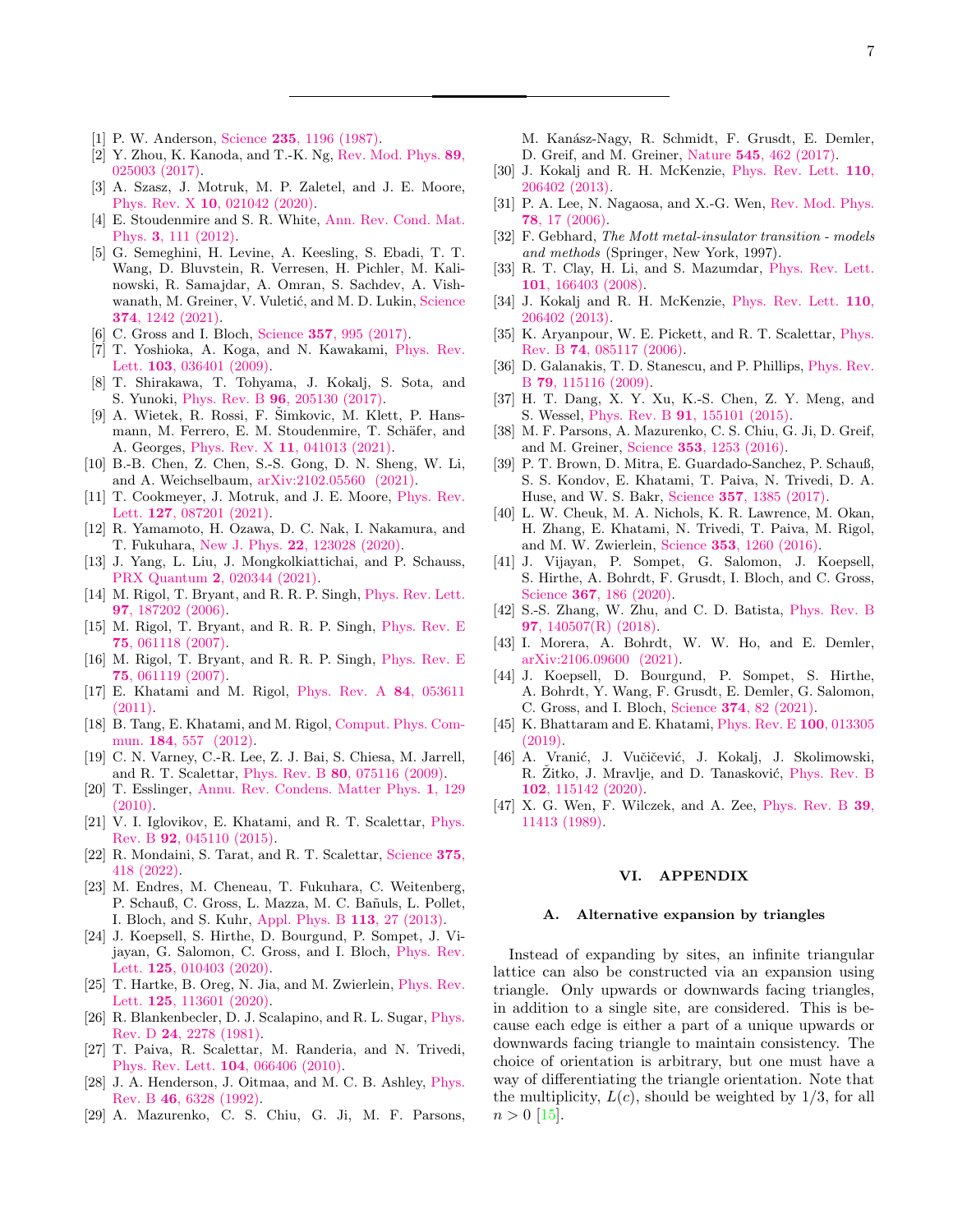

<span id="page-7-0"></span>FIG. 7. Clusters via triangle expansion. Top, the first few clusters obtained through a triangle expansion on an infinite triangular lattice. Bottom, the number of connected and topologically distinct clusters on this lattice for orders (number of triangles) up to order 6 [\[15\]](#page-6-17).

The results obtained through an expansion by triangles (Fig. [7\)](#page-7-0) converge to those of an expansion by sites at high temperatures. Though the convergence properties at low temperatures will vary. For specific properties, it was observed that the convergence at low temperatures was better for a triangular expansion than for a site expansion. On the other hand, when resumming the results, sharp discontinuities tend to be introduced more often. Consequently, we use the expansion by sites as the default expansion scheme as it was in general more reliable for most properties.

#### B. Absence of particle-hole symmetry

In contrast to Hubbard models with particle-hole symmetry, where half-filling (density  $n = 1$ ) is always obtained at  $\mu = U/2$ , for a Hubbard model on a triangular lattice the  $\mu$  for half-filling has a more complicated dependence on the model parameters (Fig.  $8(a)$  $8(a)$ ). For any figure with specified density, the density data was interpolated to determine the  $\mu$  value corresponding to half-filling. This value is then used with another interpolation of the property being examined to determine its value at half-filling. Additionally, when  $h \neq 0$ , density becomes interconnected with spin imbalance. This density-imbalance relationship is exemplary shown for temperature  $(T/t = 0.5)$  in Fig. [8](#page-7-1)(b).

# C. Spin-hole correlations in square Hubbard model

On a square lattice the spin-hole correlator goes to zero at half-filling (Fig. [9\)](#page-7-2). This is in contrast to a triangular lattice where we instead see a negative correlator in the region around half-filling. Elsewhere, the correlators



<span id="page-7-1"></span>FIG. 8. (a) Deviation of  $\mu$  at half-filling from  $U/2$ . For lower temperatures and smaller interactions there is a clear deviation from the  $\mu = U/2$  line. We find that the deviation from particle-hole symmetry increases with lower interaction and lower temperature.(b) Spin imbalance and density in  $\mu/U - h/U$  plane. From left to right, the drawn contours represent 0.1, 0.5, 0.9, 1.1, 1.5, and 1.9 filling.  $T/t = 0.5$  and  $U/t = 8.0.$ 

follow the same overall pattern of the same order of magnitude. Consequently, this region about half-filling would seem the most promising for looking for spin-hole pairing that emerges on a frustrated lattice.



<span id="page-7-2"></span>FIG. 9. Spin-hole correlator on a square lattice (a) Versus temperature at  $U/t = 8$  with the doping and spin imbalance selected for. 9th order Euler resummation is plotted (error with respect to 4th order Wynn resummation). (b) 4th order Wynn resummation in the  $\mu/U$ -h/U plane at  $U/t = 8$ and  $T = 0.5$ . Dotted and dashed contours enclose areas with  $10^{-4}$  and  $10^{-3}$  uncertainty (relative to 9th order Euler resummation), respectively.

# D. Extrapolation of doublon density to  $T = 0$

In previous studies, steps in the  $T = 0$  doublon density versus interaction have been observed [\[7,](#page-6-6) [8\]](#page-6-42). Therefore, we extrapolate the doublon density calculated from NLCE to zero temperature (Fig. [10\)](#page-8-0). We use an empiric scaling function that is inspired by a gap model:  $a_1e^{-b/T} - a_2e^{-bc/T^2} + d$ . Here,  $a_1, a_2, b, d$  are fit variables for each  $U$  while  $c$  is a global fit variable. The variable d yields the doublon fraction at zero temperature. We do not see steps when extrapolating the doublon density to zero temperature. The step size previously observed was rather small and may be below the resolution of our extrapolation.